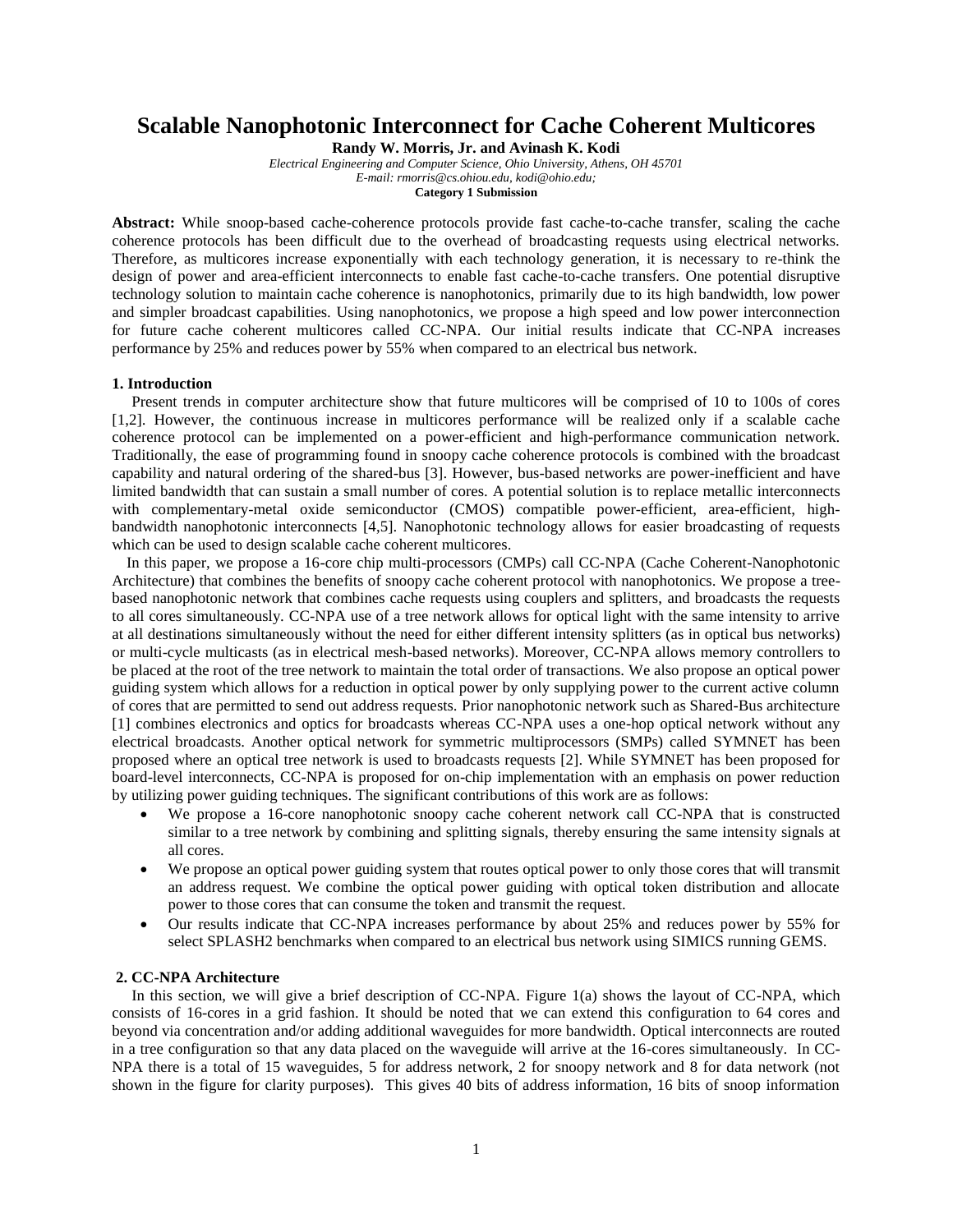and 80 bits of data information that can be transmitted in a single cycle. In addition, the use of separate waveguides for the address, snoop and data networks allow for split-transactions to take place.

 As only one core is allowed to transmit data at any given time, an arbitration technique is required so two or more cores will not try to access the bus at the same time and cause a conflict. In CC-NPA, we prevent two or more cores from accessing the bus at the same time through the use of optical tokens. Optical tokens circulate around a select column of cores and if a core in the column requires one of the three buses (address, snoop or data) it will activate its corresponding micro-ring resonator for the correct token. Optical tokens are first injected onto the inject token waveguide for the select column of cores by the control center (explained later) shown in Figure 1(b). As the token circulates it will be captured if a core needs to place data on one of the three buses. After placing data on the correct waveguide, the token is injected back onto the inject token waveguide for other cores in the column to capture it. Once the token arrives back to the control center, the control center will inject the token into a different column and start the above mentioned process for a different column of cores. It should be mentioned, that there are two different and independent optical tokens circulating around the waveguides. Each of the optical tokens represents the right to communicate on either the data or address networks and different tokens can be circulating around different column of cores at the same time. They are not required to circulate around the same column together. This allows for increased utilization of the network as all cores in the selected column will not require both tokens. In order to allow fair sharing of network resources, the control center will shut down optical power to the current active row if it takes significant time for the token to return back to the control center. After enough time for the captured token to be used has past, the control center will power up and inject the token into the next column waveguide. For addition increased utilization of network resources, CC-NPA can incorporate more advance optical token techniques such as Flexishare [5] and Fair Token Slot [6] to overcome resource starvation that is possible in the current implementation of CC-NPA.



**Figure 1:(a) Proposed layout of CC-NPA and (b) Optical token network use arbitration in CC-NPA.**

In both Figure 1(a), and Figure 1(b), there is a control center at the bottom. The control center is used to guide optical power to the correct column of cores. This allows for a reduction in optical power as only the corresponding active column is supplied with optical power. For a better explanation of how power guiding operates lets use an example that core 0 needs to communicate and the address token is presently circulating the first column. Since the address token is circulating around the first column, the control center guides optical power only to the first column of cores as these cores only have the potential to capture the token. Here, the control center allows for reduction in power of about 75% as the three other column of cores are not powered up.

### **4. CC-NPA Optical Power Dissipation**

 CC-NPA is constructed with nanophotonic components and as such the optical power dissipation of CC-NPA needs to be taken into account. Table 1 shows the optical losses and parameters for select optical devices used to construct CC-NPA. CC-NPA maximum optical power loss is given by  $5\times L_s + 7\times L_w + L_c + L_N + 3\times L_l + L_F +$  $8\times L_{B}$ + 100 $\times$ L<sub>WC</sub>. This gives a maximum optical loss of approximately -43.1 dB or 204mW per wavelength for a total electrical laser power 5.44 W. This is well within the power budget found in today CMPs. From the above calculated optical power loss, waveguide crossing constitute a significant portion of overall optical power. One technique to overcome this is to use multiple optical layers as this will significantly reduce waveguide crossings.